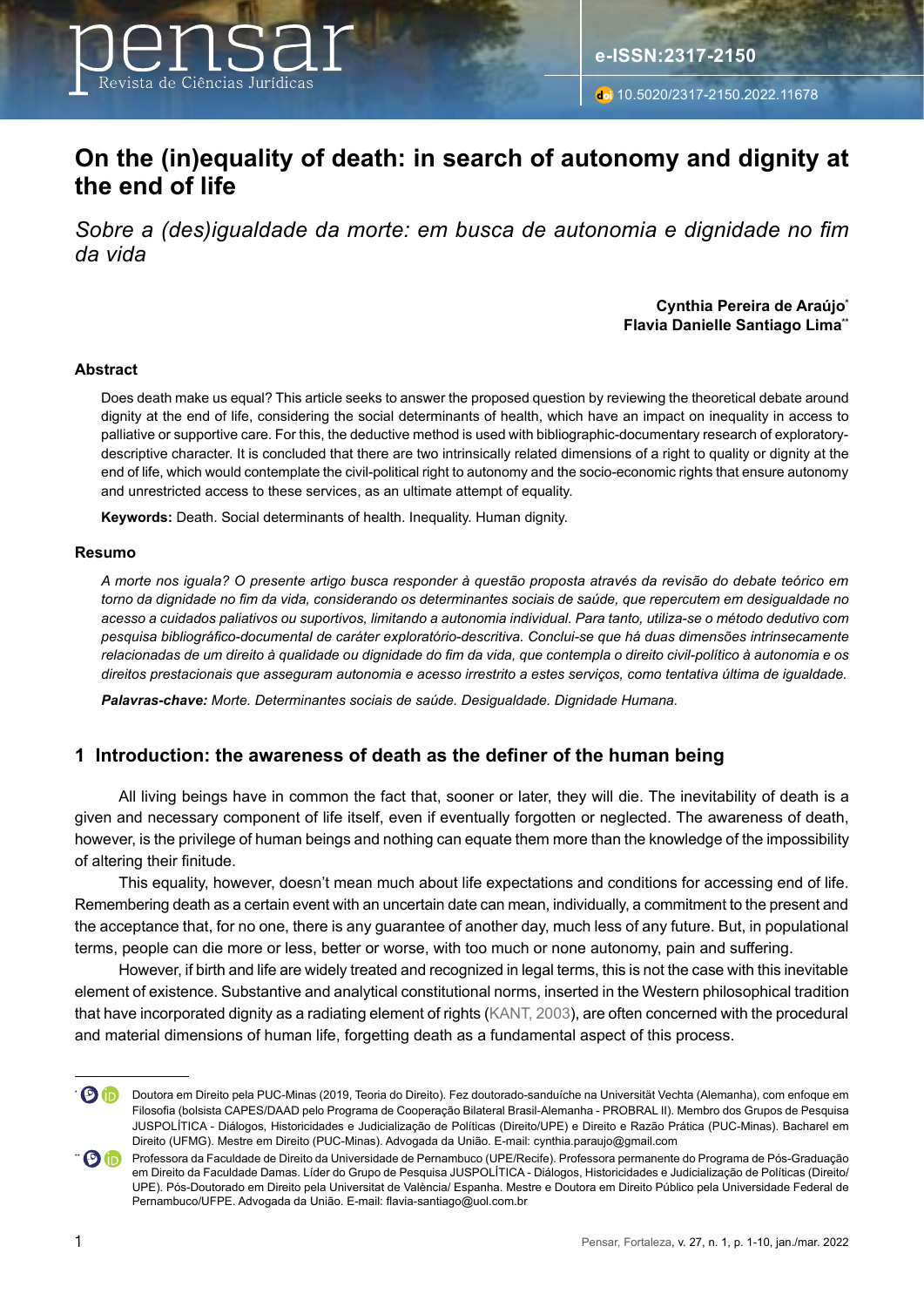When talking about death in this context, one generally thinks not only about the moment when life ends, but also about the process that precedes it, especially when the quality of that process is highlighted. Thus, it looks more appropriate to refer to it as the *end of life*.

This article intends to deepen the subject, in a study that starts from a theoretical approach, with the deductive method, suggesting two intrinsically related dimensions of a right to quality or dignity at the end of life, after the recognition that inequality is a fact of life and death. The given hypothesis is that the conjugation among the civilpolitical right towards autonomy and the socio-economic rights that ensure autonomy and unrestricted access to palliative or supportive care could turn unequal existences into more equal ones.

## **2 Death that unevens us**

With the eradication and control of the diseases responsible for decimating the greatest number of lives in the past centuries, humanity has seen its life expectancy increase considerably. It has also seen that this outcome has the process of aging as its counterpart, with new diseases, especially the chronic ones. In this sense, historical experience shows that "disease is one of the conditions of existence of our species that, despite all its achievements, could not escape the limits of its biological nature (SALGADO, 2011, p. 86).

The general increase in life expectancy does not mean, naturally, that different places submitted to different conditions have the same pattern of increase. If in European countries, the average has recently crossed the 80 year limit, there are African countries that cannot break the 50-year barrier.

These variables are technically treated from the expression "social determinants of health" (SDH), which imply the recognition that "*la salud y la enfermidad están determinadas por aspectos que van más allá de los de orden biológico, principalmente por aspectos de ordem económico, político, cultural y ambiental*"(TOVAR, 2011, p. 209). Or, according to the terms of the World Health Organization (WHO)

> Los determinantes sociales de la salud son las circunstancias en que las personas nacen, crecen, viven, trabajan y envejecen, incluido el sistema de salud. Esas circunstancias son el resultado de la distribución del dinero, el poder y los recursos a nivel mundial, nacional y local, que depende a su vez de las políticas adoptadas.

> Los determinantes sociales de la salud explican la mayor parte de las inequidades sanitarias, esto es, de las diferencias injustas y evitables observadas en y entre los países en lo que respecta a la situación sanitária. (OMS, 2019)

In countries like Brazil, the size and social inequality - and, consequently, the inequality of health determinants - mean that there are totally different realities regarding life expectations. Elements such as race, gender and sexual orientation make the data even more disparate, conditioning or limiting the very individual freedoms and autonomy:

> Inequalities in health are considered unfair when they are the product of situations that are beyond the control of individuals and that limit the exercise of the 'individual freedom' (agency) recognizing that, according to the socio-economic position – understood as a product of the interaction between the level of education, the type of occupation, the income, the gender, the ethnicity / exposure to racism and the social class – the degree of choices of lifestyle varies"(BORDE *et al.*, 2015, p. 849).

The articulation between individual and social elements is addressed in the two types of "social determinants of health" recognized by the WHO: structural and intermediate. The former have an impact on health equity and well-being through their action on intermediate determinants, as they "generate and reinforce social hierarchies that define power, prestige and access to resources through education, work and income and, thus, they configure material circumstances (living and working conditions, etc.) ". The latter, in turn, refer to elements classified as (i) behavioral and biological, (ii) material (such as living and working conditions, food and housing) and (iii) psychosocial factors. It is in this universe that an important issue is inserted: the inequality of access to the health system, which shows that even the public entity can collaborate to deepen inequalities (BORDE *et al.*, 2015, p. 844-5).

In this context, discrimination is seen in its most diverse manifestations (direct and indirect; intersectional and multidimensional; unconscious and organizational and institutional, structural and intergenerational). The intergenerational issue, regarding the right to life and expectations concerning the moment of its extinction, is important in a context of societies that privilege the youth. But, from the perspective of the recognition of legal positions,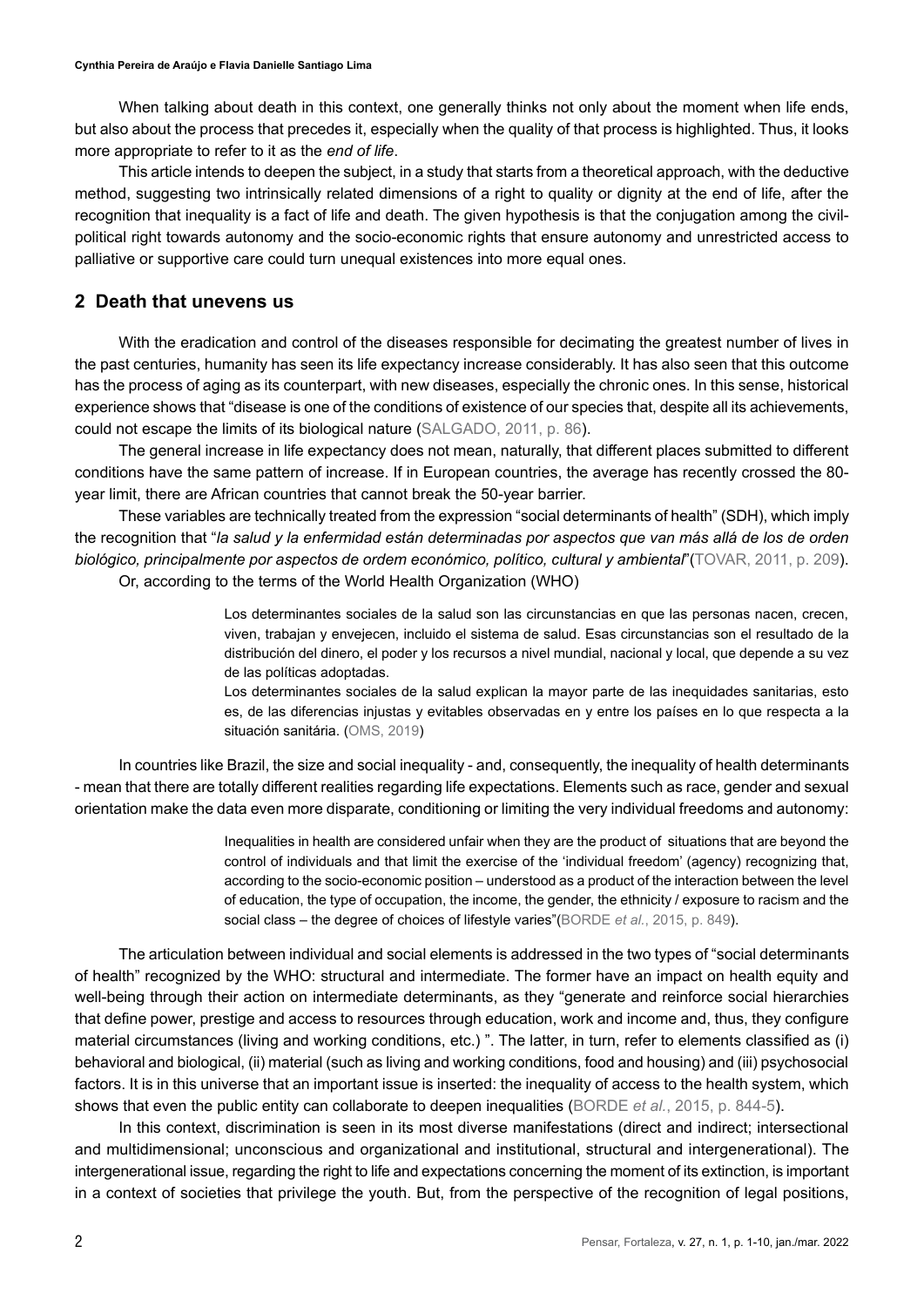**Cynthia Pereira de Araújo e Flavia Danielle Santiago Lima**

structural discrimination, contemplated in the "regular operation of social institutions", causes "disadvantages at different levels and in different sectors of the individuals' lives". Therefore, the State itself can promote inequalities, with evident repercussions on the individual autonomy, considering that "a discriminatory act not only denies equal treatment, but also limits the possibility of autonomous action" (MOREIRA, 2017, p. 29).

Although studies aimed at assessing horizontal inequality in access to health (the general principle that people with the same health needs should have similar access to health services, as a result of equality ) have observed a drop in these rates until 2008 , as a consequence of integration and access public policies, inequities persist (MACINKO; LIMA-COSTA, 2012).

For example, research carried out by the *Instituto de Pesquisa Econômica Aplicada* (IPEA) in 2009 shows the regional disparities, i.e. for every 1000 inhabitants in the South and Southeast regions, there are 3.7 doctors and nurses, while in the North the rate is 1., and in the Northeast 2.4. These numbers lead to a perverse reality: in the South and Southeast the number of medical consultations is higher, and the number of hospitalizations is lower (BRASIL, 2019).

In this sense, although the current life expectation of Brazilians is 80 years of age for women and 73 for men, this is far from meaning that certain populations can effectively expect such longevity.

This finding does not just mean that certain groups are closer to death. It also means that elements whose indicator or component is the general life expectancy – such as a country's Human Development Index or the person's own classification as elderly – may not represent anything to a significant part of the population. And, more, they will have the exercise of their autonomy limited or even unachievable when they approach their death.

#### **3 Death that can make us equal**

Although there may be – and there actually is – interference from external factors in the incidence of certain diseases, such as the so-called carcinogens, once certain diagnoses are known, people submitted to vastly different realities have very similar prognoses. The access to resources, including the highest technology, promotes sporadic and marginal benefits, and, therefore, terminality equals people who, in theory, had different life expectations.

In other words, people who could expect greater longevity, due to social or structural privileges, are as close to death as those whose life expectancy was below the population average.

The equality produced in this sense, however, refers only to the temporal aspect. The identification of a reserved prognosis leads to the probability of death in a certain time, but the quality of the end of life of patients affected by the same diseases varies greatly.

## **3.1 The idea of a good death**

The quality of the end of life of patients with life threatening diseases has been popularized under the idea of "good death" or "dignified death". But talking about patients with advanced cancer, for example, it is not necessarily talking about people who are in their last days. Many will live weeks even months. A significant part will live more than a year. Although this period is the end of his/her life, the end of life is still life (ARAÚJO, 2019).

Hence the possible inappropriateness of using expressions centered on death for discussions that are not connected to topics such as euthanasia and assisted suicide, that is, that are not concerned with the decisionmaking power of a certain milestone for ending life. Thus, it is more appropriate to talk about quality or dignity at the *end of life*.

Some concepts are extremely important in this context. Medical futility, therapeutic obstinacy and dysthanasia relate to a common universe of meaning referring to the exaggerated prolongation of a patient's agony, suffering and death, without any real possibility of altering a health condition. The Portuguese term "ortotanásia" – orthothanasia –, on the contrary, refers to death at the right time, when the doctor can no longer interfere with the lethal outcome, but it also does not interfere to postpone it. It means to act in such a way that certain and inevitable death manifests itself, without being provoked or postponed (ARAÚJO, 2019).

In this sense, according to article 12 of the Principles of European Medical Ethics, approved in 1987 by the International Conference of the Orders of Doctors and Organizations with similar duties, "the doctor may, in the case of an incurable and terminal illness, limit himself to mitigate the patient's physical and moral suffering, providing him with the appropriate treatments and preserving his quality of life as much as possible". Before that, the Council of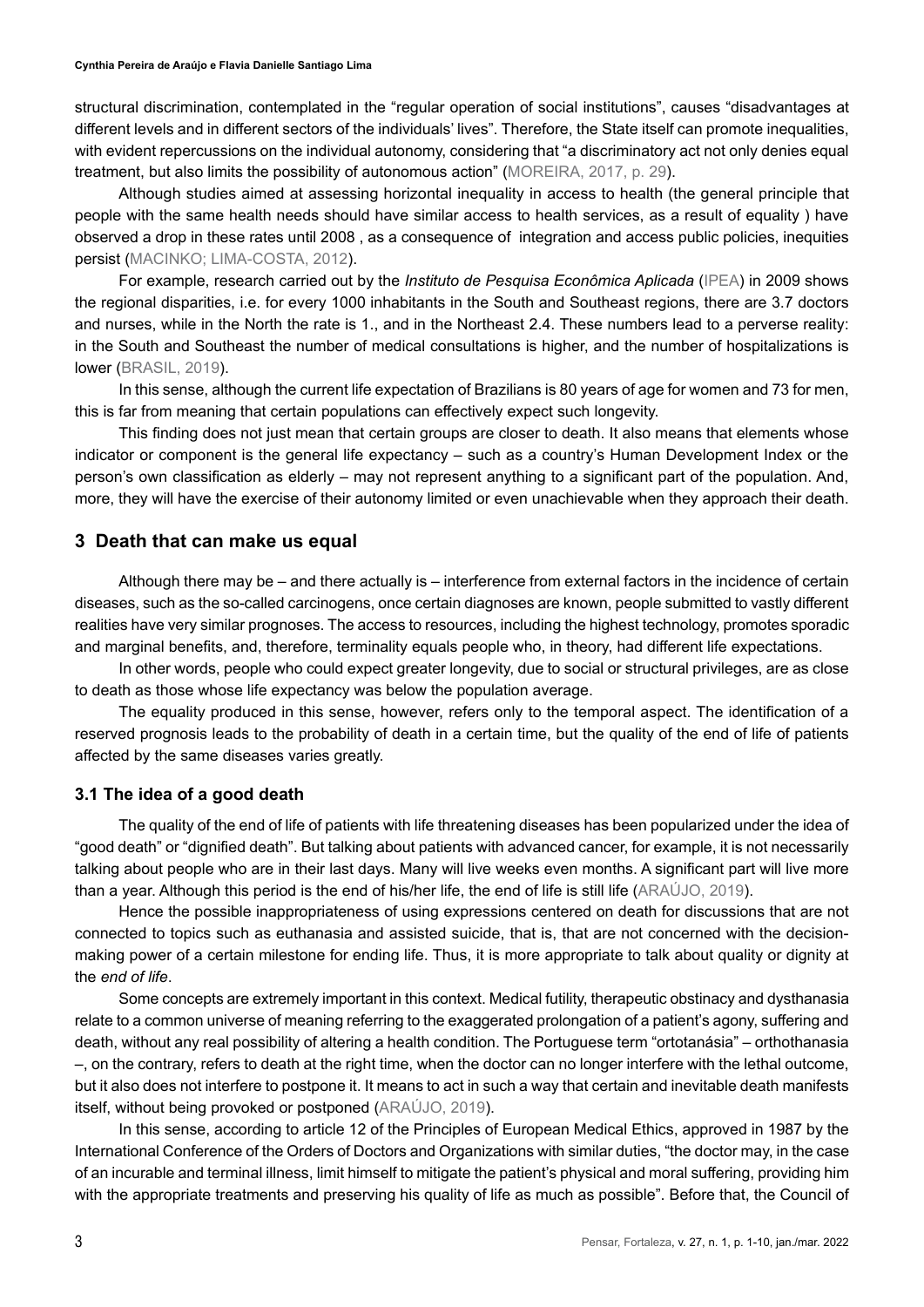Europe Assembly Recommendation on the rights of the sick and the dying No. 779, 1976, had already affirmed the patient's rights to dignity and integrity, to information, to appropriate healing and not to suffer in vain (PEREIRA, 2012, p. 39).

> In Brazil, in 2006, the Federal Council of Medicine issued Resolution 1805, through which: 1st. The physician is allowed to limit or suspend procedures and treatments that prolong the life of the terminally ill patient, of serious and incurable illness, respecting the will of the person or his legal representative.

> §1. The physician has the obligation to inform the patient or his legal representative about the appropriate therapeutic modalities for each situation.

§2. The decision referred to in the caput must be substantiated and recorded in the medical record.

§3. The patient or his legal representative is guaranteed the right to request a second medical opinion.

The normative act was questioned through a Public Civil Action filed by the Federal Public Ministry (Case No. 2007.34.00.014809-3), which required the declaration of nullity of the CFM Resolution, for confusing the concepts of orthothanasia and euthanasia. The lawsuit was sentenced, considering the authorial request to be unfounded, thus, recognizing the constitutionality of the norm and, therefore, of orthothanasia.

Dysthanasia, in turn, is expressly prohibited by the Brazilian Code of Medical Ethics, which provides, among its fundamental principles (Chapter I) that, "in irreversible and terminal clinical situations, the physician will avoid performing unnecessary diagnostic and therapeutic procedures and will provide patients under their care all appropriate palliative care ". In addition, under the terms of article 41, sole paragraph, of the same diploma,

> in cases of incurable and terminal illness, the physician must offer all available palliative care without undertaking useless or obstinate diagnostic or therapeutic actions, always taking into consideration the patient's expressed will or, in his impossibility, that of his legal representative.

There are, however, between the two extremes, situations whose delimitation is imprecise, escaping the exclusive medical authority and depending definitively on the patient's decision. It is the individual's right to refuse, initiate or continue treatments that are likely to result in real gains for the patient, so that they are not clearly considered as futile, that is, that do not constitute dysthanasia. For the realization of this right, it is necessary, first of all, to guarantee the patient's autonomy, which requires the patient's understanding of the severity of his/her illness, the accurate prognosis and the possible risks and benefits of the available medical interventions.

#### **3.2 Autonomy: reality or legal fiction?**

It can be said that death is the real taboo of the Western world (CARDOSO, 2010, p. 41). Although, in recent years, there has been a growing movement of redemption of the issue, the difficulty of most people, especially in countries such as Brazil, is notorious for discussing death, mainly in concrete terms – someone's own death, the death of loved ones. Thus, reflections on the proximity of the end of life are generally postponed until they are inevitable, which often happens due to the communication of serious diseases.

If, on the one hand, social or structural privilege guarantees general greater longevity for certain groups, on the other hand, it guarantees, at least in theory, greater autonomy for patients. Indeed, vulnerable groups have, in general, greater difficulty in accessing education and information, necessary for difficult medical conversations. The potential vulnerability of autonomy, in these cases, is especially important, given the findings that doctors overestimate the prognosis of end-of-life patients (CHRISTAKIS, 2000), that communication between doctors and patients is potentially flawed, and that even well-educated patients have inadequate understanding of the possible benefit of medical treatments for their diseases, notably the potential for cure or significant increase in longevity (ARAÚJO, 2019, p. 100).

This situation is aggravated by the lack of minimum conditions for understanding and doubts about subjects that are already overly complex in nature. If a well-educated person can be deceived by the real meaning of the result of a particular medical examination – which represents a certain percentage or the reduction of a tumor or even a complete remission, e.g. – the individual with little or no training may not be able to understand even basic information about his/her illness.

In view of this reality, the physician's obligation to obtain the patient's free and informed consent to perform procedures and treatments ends up having a purely formal connotation, since it is impossible to speak of effective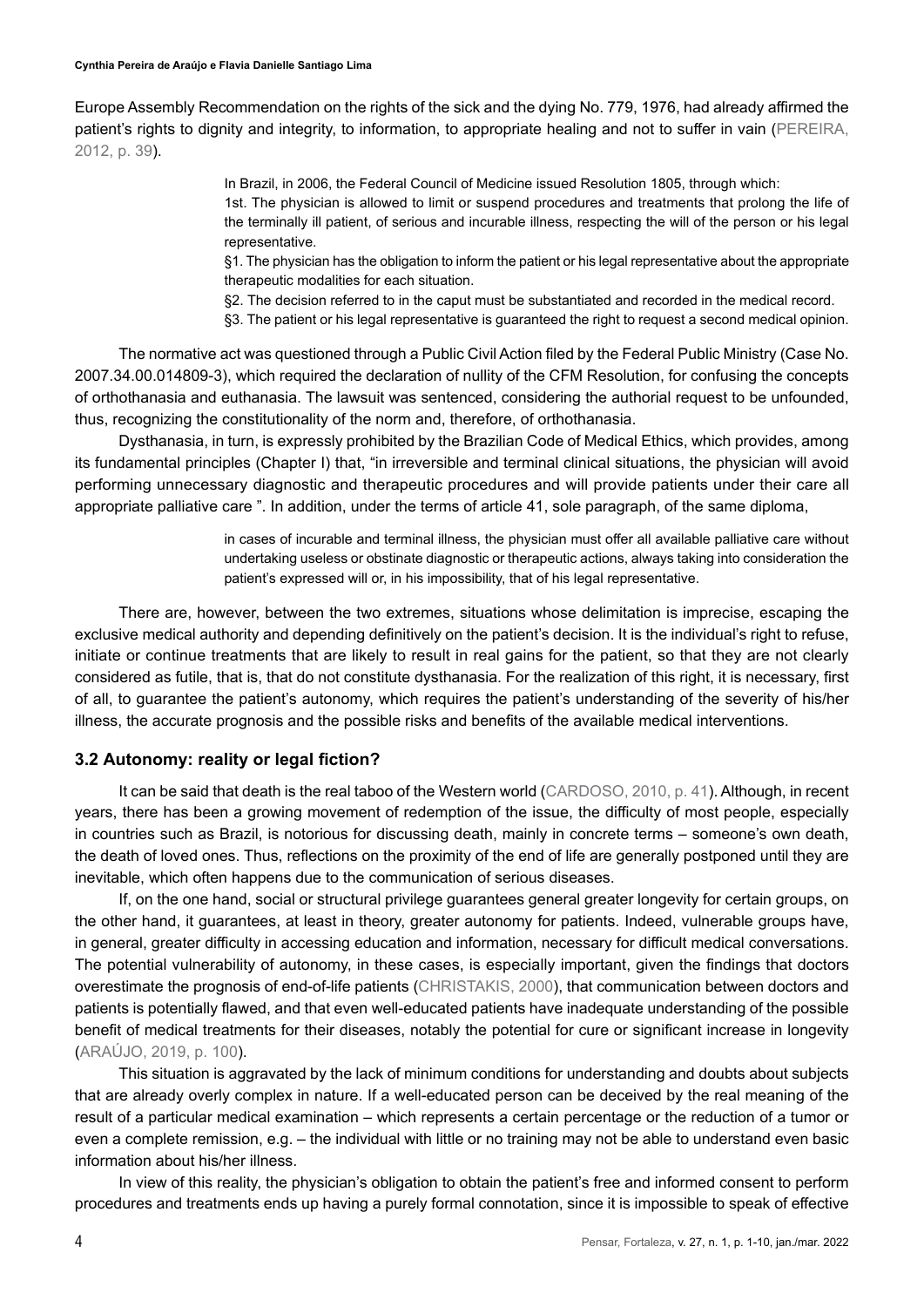consent without adequate understanding. In this context, patients undergo treatments that they would not have accepted, had them understood its real cost-benefit, which compromises the quality of the end of life.

#### **3.3 Unrestricted access to palliative or supportive care as an ultimate attempt of equality**

Difficulty in accessing measures that alleviate – or even end – the pain and suffering of patients at the end of life is possibly the biggest factor of inequality related to death, especially early death. On the other hand, the reduction of this difficulty, in the short and medium term, requires much less incentive and resources, compared to the other factors.

The World Health Organization defines palliative care – or supportive care – as the approach that foresees the promotion of the quality of life of people with life-threatening diseases, and of the entities that face, together, the problems associated with them (ARAÚJO, 2019, p. 160). For this, "prevention and relief of suffering, through the early identification, the correct assessment and the treatment of pain and other physical, psychosocial, emotional and spiritual problems" are proposed (SILVA, 2015, p. 373).

In 2014, the World Health Organization and the World Palliative Care Alliance – WPCA (Worldwide Palliative Care Alliance) published the Global Atlas of Palliative Care at the End of Life, in which the access to palliative care, including the access to pain relief, was recognized as a human right.

In addition, there are studies which demonstrate that the early start of palliative care management significantly improves the patient's understanding of his prognosis over time, which impacts decisions, including on active treatment, at the end of life (ARAÚJO, 2019, p. 172).

Therefore, there is an urgent need for the institution and the development of a culture of care. In the referred Global Atlas of Palliative Care at the End of Life, it is recommended that all medical schools include basic training on the subject and that continuing professional education includes the study of palliative care for trained health professionals (WORLDWIDE PALLIATIVE CARE ALLIANCE, 2014, p. 27).

Among the specific recommendations for state governments included in that Atlas, are the development of a comprehensive budget to increase access to palliative care services for all who need it is comprised, integrating them into health and community systems; and ensuring that palliative care is integrated into specific and appropriate national policies (WORLDWIDE PALLIATIVE CARE ALLIANCE, 2014, p. 72-73).

Although measures involving budget allocation are always subject to resistance, the integration of palliative care may prove to be even surplus, given the reduction in high-tech therapies and hospital admissions.

One of the essential points in providing palliative care concerns the supply of essential drugs, especially opioids, about which there is still a lot of misinformation:

> Access to opioid medication for pain control is an enormous problem worldwide. Eighty per cent of the world's population lacks adequate access to opioid medications for pain control. Australia, Canada, New Zealand, the United States, and several European countries account for more than 90% of the global consumption of opioid analgesics.(WORLDWIDE PALLIATIVE CARE ALLIANCE, 2014, p. 29)

Thus, it is necessary to ensure that opioid analgesics are available, as they are critical for effective pain relief for cancer patients. Both the World Health Organization and the International Narcotics Control Council recommend that opioids be available to patients with moderate to severe pain, even though there is, at the same time, the necessity to prevent abuse in their use (CHERNY *et al.* 2013, p. xi8).

It is important to highlight that, in Brazil, the Tripartite Inter-Management Commission Resolution No. 41, published in the Federal Official Gazette in 2018, provides guidelines for the organization of palliative care in SUS – the Brazilian national health system – at any level of the Health Care Network. Health (Article 5<sup>th</sup>). However, essential aspects for the actual realization of a palliative care policy that serves the entire population were relegated to the uncertainty of subsequent regulations, including the form of financing, which, according to article  $8<sup>th</sup>$  of the resolution, should "be the object of a tripartite agreement, observing the planning and organization of continuous care integrated in the RAS" (ARAÚJO, 2019, p. 178).

# **4 Equality in dignity: personal autonomy and the right to existential benefits**

The Universal Declaration of Human Rights (1948) brings the dignity "inherent to all members of the human family" and the "equal and inalienable" rights as "the foundation of freedom, justice and peace in the world". At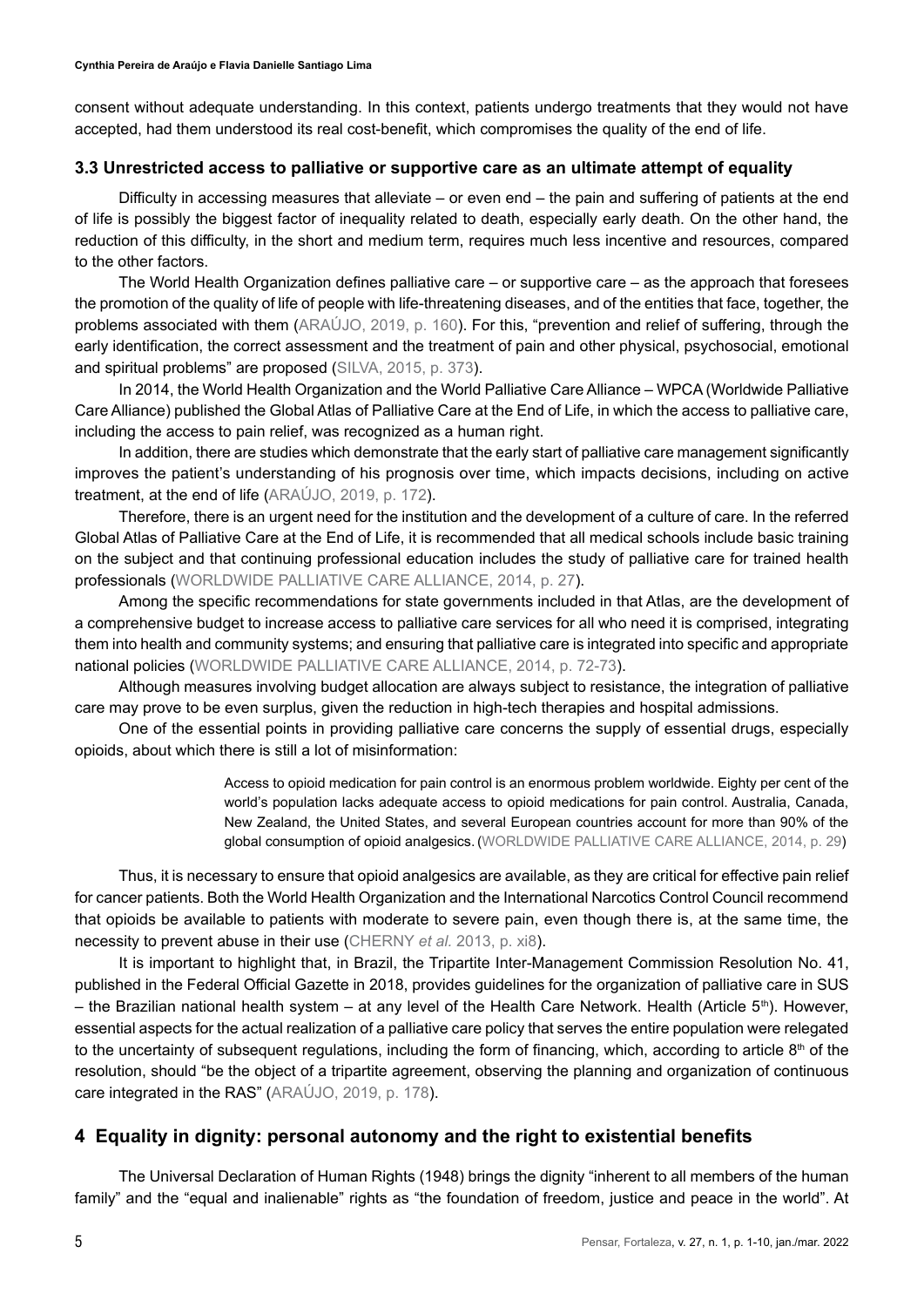a regional level, the American Convention on Human Rights (San Jose Pact of Costa Rica, 1969) provides that "every human person has the right to respect of his/her honor and the recognition of his/her dignity" (art. 11, § 1).

Human dignity as a central aspect of legal orders is a phenomenon that was expanded after the World War II, despite previous precedents (Germany, 1919; Portugal, 1933; Ireland, 1934; Brazil, 1934), in the face of the horrors practiced under the Nazi regime (SARLET *et al*., 2015).

Concerning issues more closely related with health, a law was issued in 1933 for the "prevention of offspring with hereditary diseases"<sup>,</sup> which determined the sterilization of people with hereditary diseases predicted therein, as well as of chronic alcoholics (NUERNBERG MILITARY TRIBUNALS, 1951, p. 243).

Despite the opposition of the church, many of these people were eliminated in euthanasia centers under the guise of "death by mercy", including hundreds of thousands of people with mental illness (ARAÚJO, 2015). Roseman records that the first time that gas was used as an instrument was precisely for the killing of psychiatric hospital patients (ROSEMAN, 2003, p. 32).

The horrors of ideology and elimination procedures adopted during the Nazism were such that, at the end of World War II, it was registered, for the institution of the International Military Courts, that human rights had been trampled on by the State in a way that shocked the very "sense of humanity" (NUERNBERG MILITARY TRIBUNALS, 1951, p. 982).

At the internal level, constitutionalism bet on the incorporation of moral content in the normative structure, through the statement of principles. In this way, the complex relations between law and morality was redefined, moving away from the parameter of the classical legal positivism. The constitutionalization of moral values under the normative formula of principles opened a wide margin for the recognition of the influence of this ethical order on the positive law. More than normative species, there is the centrality of the principles in the constitutional order. Under this conception, therefore, the axiological dimension in law is rehabilitated, due to the influence of a principle considered as universal: human dignity.

As Fabre (2000) recalls, the conversion of an originally moral value into constitutionalized law implies in the recognition that this right is sufficiently relevant to legally debilitate citizens and legislators from enacting rules that violate these rights, that is, to change people's legal situation, forbidding them by law to do certain things, or not, providing them certain things by law. Considering the importance of protecting legal positions such as autonomy and well-being, these are worthy of this insulation in the Constitutions.

Based on several regulations that provide for the aforementioned principle, the current Brazilian Constitution is characterized by its strong democratic leaning, supported by the election of predetermined values, such as human dignity and equality. The defenders of "constitutional openness" maintain, even, the prominence and centrality of the principle of human dignity, which constitutes a pole of attraction for "more and more new rights reflecting the constitutional-democratic fashion, which multiply in the direct reason of the insurgent conflicts in the social environment and the insatiable demands for legal positivization" (CASTRO, 2005, p. 13-16).

Considering its mention in art. 1 of the Federal Constitution, the dignity of the human person is the foundation of the Brazilian Republic, in addition to being referenced on several occasions in the Constitution.

The concept of human dignity is originally associated with the second expression of Kant's categorical imperative, which states: "Act in such a way that you always treat humanity, whether in your own person or in the person of any other, never simply as a means, but always and the same time as an end" (KANT, 2009, p. 73).

As with human dignity, the prohibition against discrimination is also positivized as a prohibition clause based on non-exhaustive and multidimensional criteria, in article 3<sup>th</sup>, IV, of the CF. The norms of Article 3<sup>th</sup>, section IV, of the Constitution, set down the prohibition of any form of discrimination and the promotion of the common good.

Alongside the regulation, the dignity of the human person is interpreted as:

The intrinsic and distinctive quality recognized in each human being that makes him/her worthy of the same respect and consideration on the part of the State and the community, implying, in this sense, a set of fundamental rights and duties which protect the person not only against any and all acts of degrading and inhumane nature, but also guaranteeing the minimum existential conditions for a healthy life, in addition to providing and promoting their active and co-responsible participation in the destinies of their own existence and life in communion with other human beings, through due respect for other beings that make up the network of life (SARLET, 2004, p. 67).

<sup>1</sup> Prevention of Progeny with Hereditary Diseases (Gesetz zur Verhuetung Erbkranken Nachwuchses).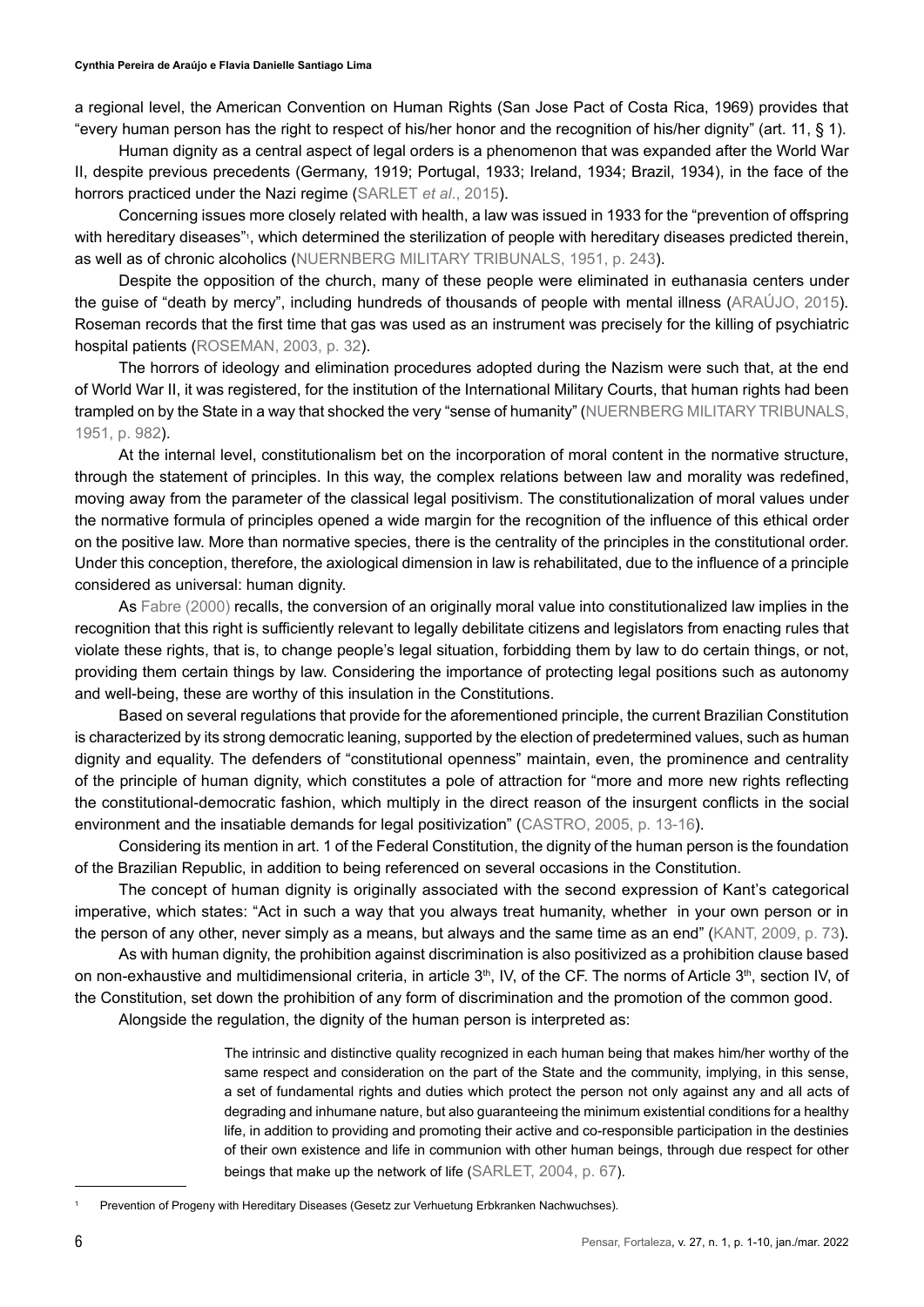Human dignity is also redefined by its consequences: (i) in the equal rights of all individuals;(ii) in guaranteeing the independence and autonomy of human beings (which should not be treated as objects), (iii) in the need to protect their inalienable rights and, finally,(iv) in the inadmissibility of any denial of means for personal development or the imposition of conditions considered subhuman (FLORES-VALDÉS, 1990, p. 149).

Its statement has a twofold character, establishing this fundamental duty for multiple recipients, as to oblige both, the State, and the society, to respect and protect it. Although, in addition to its fundamentality, it is understood that the positivization of dignity takes on a prescriptive and descriptive sense, a relationship with the social rights of service is identified, considering that "the lack of minimum material conditions for man, damages the exercise of freedom, and the State must not only restrain it, but also actively protect human life, which is the very reason for the State's existence" (BARCELLOS, 2011, p. 229).

Regarding the relations among human dignity, personal autonomy, and material benefits, applied to the field of bioethics, there is a useful discussion around the articulations and distinctions between rights, especially related to its warranty.

Frias and Lopes start from the discussion of the operationality of human dignity as a structuring principle of legal orders promoted by Ruth Macklin, as it would be a "vague repetition of already existing notions", so that it would be more productive to replace it with the notion of personal autonomy or its expectation, due to its terminological precision, confronting authors who understand autonomy as an obscure aspect of dignity and those who argue that dignity is possible without autonomy.

In the end, they articulate that dignity could be defined as a combination of "personal autonomy and the conditions to develop and exercise it", in a contemplative proposal of the suggestion of this article:

Dignity should not be understood as the positive affirmation of an intrinsic property, which generates inaccuracies and arbitrariness, but rather as a normative statement about an acquired property, which requires conditions to develop and be exercised.

> Dignity is the property that people have because they are able to decide on their own goals, personal autonomy. Such property justifies the requirement that the fundamental interests of people are protected by guaranteeing a minimum of basic conditions for their existence, an existential minimum (FRIAS; LOPES, 2015, p. 667-8)

The guarantee of civil and political rights, such as autonomy, depends on the protection of socio-economic rights – often under the formula of public policies, such as the requirement for palliative or supportive care. Thus, both legal positions are at the same level of fundamentality for a right to dignity at the end of life. As Bilchitz (2007) recalls, without respect for the two sets of rights (civil / political and socioeconomic), a society cannot claim to treat individual lives as being of equal importance: the measure of any decent politic.

Social rights aim at guaranteeing material equality, since they assume, with their concretization, the purpose of ensuring to the individuals not only their survival, but also full and *dignified* insertion in the societal life. Thus, they are glimpsed in the list of the fundamental rights, alongside with the negative rights, given that there is no point in enacting a list of freedoms, without the corresponding guarantee of a minimum necessary for human life. Literature frequently explores this interdependent relationship, in order to express the fundamentality of these rights, as in the example that the exercise of effective political freedom by citizens is related, in part, to the guarantee of education (BONAVIDES, 1999, p. 369).

Likewise, dignity at the end of life can be articulated in a view that limits interference with personal and positive autonomy, with regard to the characterization of rights granted by the state, as a result of the provisions of arts. 196 and 230 of the Federal Constitution $^{\circ}$ .

# **5 Equating death is actually equating life**

The necessary changes so that people from different regions, races, gender, sexual orientation and classes have similar life expectations go through transformations in all areas of society, as recognized by the WHO

<sup>&</sup>lt;sup>2</sup> "Art. 196. Health is the right of all and the duty of the State, guaranteed through social and economic policies aimed at reducing the risk of disease and other grievances and universal and equal access to actions and services for their promotion, protection and recovery . Art. 230. The family, society and the State have a duty to support the elderly, ensuring their participation in the community, defending their dignity and well-being and guaranteeing them the right to life."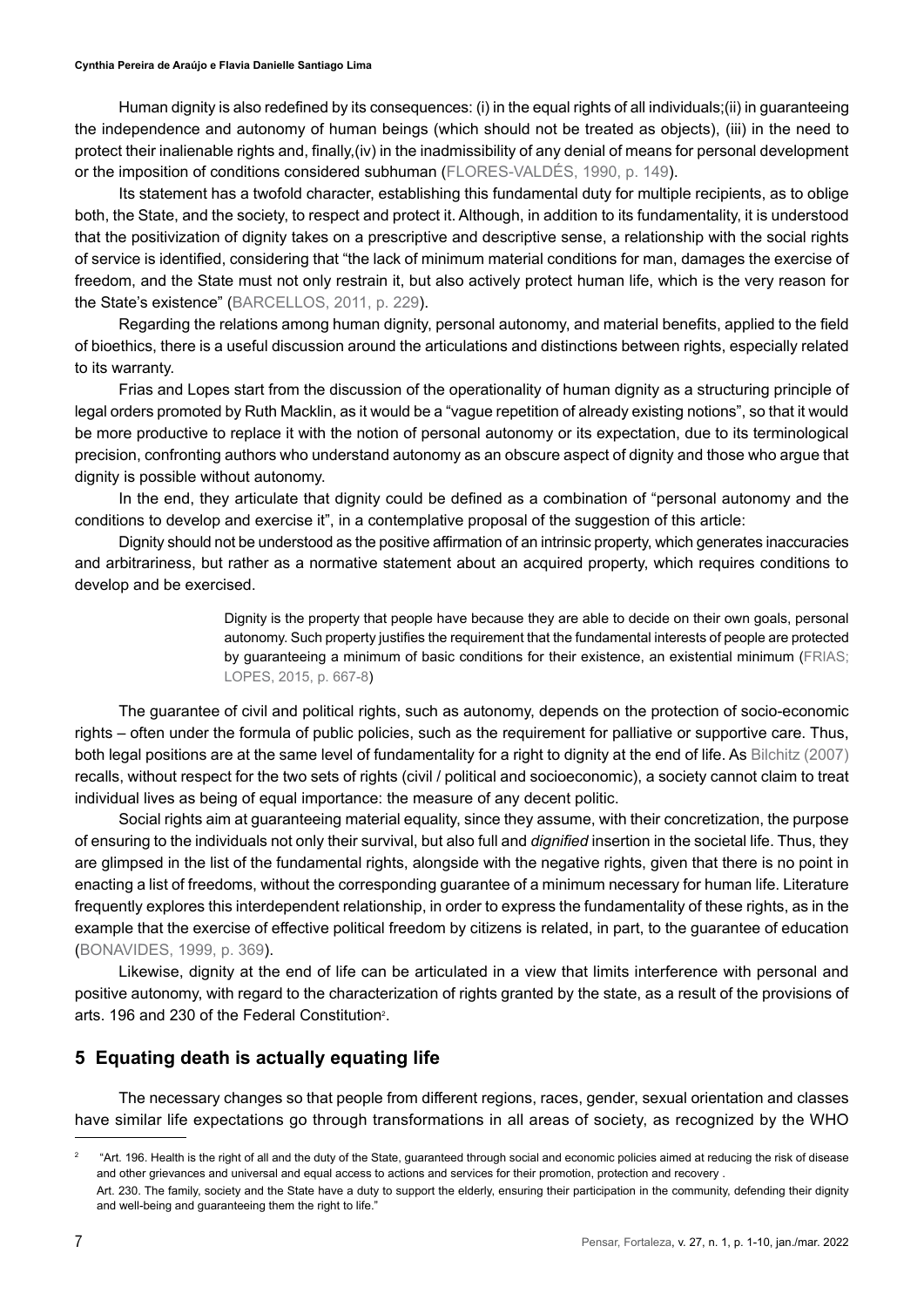Commission on Social Determinants of Health. According to this Commission , the mitigation of these differences depends on measures that can be structured in 3 main axes: "improving the daily living conditions", "fighting against unequal distribution of power, money and resources" and "measuring and analyzing the problem" to consider new strategies (OMS, 2019).

However, it is not necessary to wait for a new scenario to be designed for these people to have equal treatment at least at the end of their lives, so that the State itself does not constitute an aggravating agent of inequalities, moving away from the objectives established by the constituent for the Federative Republic of Brazil: building a free, just and solidary society; eradicating poverty and marginalization and reducing social and regional inequalities and promoting the "good of all, without prejudice of origin, race, sex, race, age and any other forms of discrimination".

Even liberal authors like John Rawls understand the existence of "constitutional foundations", which involve both "fundamental principles that specify the general structure of government and the political process" and the "equal basic rights and liberties of citizenship that legislative majorities must respect", so that the minimum social provision for the basic needs of all citizens must be ensured, as an essential element of a Constitution " (RAWLS, 1993, p. 227-9).

The historical aspiration around the democratic, constitutional and social state of law, supported by the recognition of human dignity, repels human suffering, degradation of life, blindness to marginality and discrimination (ARANGO, 2003).

If the necessary measures to build a more just and egalitarian society permeates decisions that involve profound structural changes and the mobilization of different actors and institutions, the development of a culture of care that guarantees dignity to patients with life-threatening diseases depends on awareness and adequate training, rather than large investments and political arrangements. This culture, which disseminates and effectively institutes palliative care in SUS (*Sistema Único de Saúde,* Brazilian Public Health System), would be sufficient, however, to confer the minimum equality previously denied, still in life, even at the end of it.

#### **References**

ARANGO, Rodolfo. Basic social rights, constitutional justice, and democracy. **Ratio Juris**, Oxford, v. 16, n. 2, p. 141-154, jun. 2003.

ARAÚJO, Cynthia Pereira de. **Nazismo e o conceito de não positivismo jurídico.** Curitiba: Juruá, 2015.

ARAÚJO, Cynthia Pereira de. **Existe direito à esperança?:** saúde no contexto do câncer e fim de vida. 2019. Tese (Doutorado em Direito) - Pontifícia Universidade Católica de Minas Gerais, Belo Horizonte, 2019.

BARCELLOS, Ana Paula de. **A eficácia jurídica dos princípios constitucionais**: o princípio da dignidade da pessoa humana. 3. ed. Rio de Janeiro: Renovar, 2011.

BILCHITZ, David. **Poverty and fundamental rights:** the justification and enforcement of socio-economic rights. Oxford: Oxford University Press, 2007.

BONAVIDES, Paulo. **Teoria do Estado.** São Paulo: Malheiros, 1999.

BORDE, Elis; HERNANDEZ-ALVAREZ, Mario; PORTO, Marcelo Firpo de Souza. Uma análise crítica da abordagem dos determinantes sociais da saúde a partir da medicina social e saúde coletiva latino-americana. **Saúde Debate**, Rio de Janeiro, v. 39, n. 106, p. 841-854, set. 2015.

BRASIL. Instituto de Pesquisa Econômica Aplicada. **Comunicado do IPEA n. 129** - Presença do Estado no Brasil: federação, unidades e municipalidades. Brasília: IPEA, 2012. Available at: http://www.ipea.gov.br/portal/ images/stories/PDFs/comunicado/120110\_comunicadoipea129.pdf. Access in: 01 nov. 2019.

CARDOSO, Juraciara Vieira. **Eutanásia, distanásia e ortanásia:** o tempo certo da morte digna*.* Belo Horizonte: Mandamentos, 2010.

CASTRO, Carlos Roberto Siqueira. **A constituição aberta e os direitos fundamentais:** ensaios sobre o constitucionalismo pós-moderno e comunitário*.* Rio de Janeiro: Forense, 2005.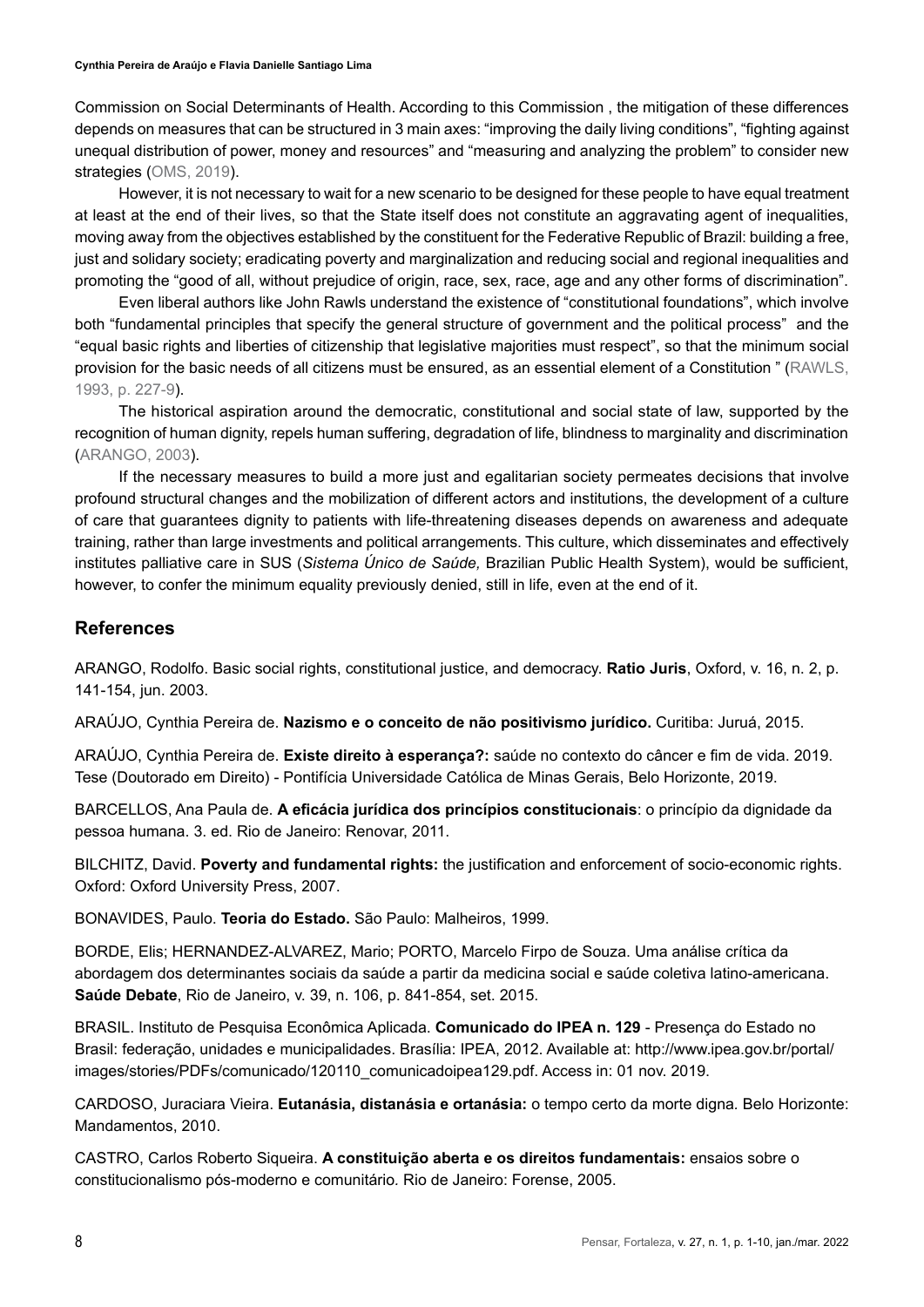CHERNY, N. I. *et al*. The Global Opioid Policy Initiative (GOPI) project to evaluate the availability and accessibility of opioids for the management of cancer pain in Africa, Asia, Latin America and the Caribbean, and the Middle East: introduction and methodology. **Annals of Oncology**, Oxford, v. 24, Supplement 11, p. xi7-xi13, 2013.

CHRISTAKIS, Nicholas A.; LAMONT, Elizabeth B. Extent and determinants of error in doctors' prognoses in terminally ill patients: prospective cohort study. **BMJ**, [*s.l.*], v. 320, p. 469-473, 19 feb. 2000. Available at: https:// www.researchgate.net/publication/12636322\_Extent\_and\_determinants\_of\_error\_in\_doctors'\_prognoses\_in\_ terminally\_ill\_patients\_Prospective\_cohort\_study. Access in: 10 dez. 2021.

FABRE, Cecile. **Social rights under the constitution:** government and the decent life. Oxford: Oxford University Press, 2000.

FLORES-VALDÉS, Joaquín Arce y. **Los princípios generales del derecho y su formulación constitucional.** Madrid: Civitas, 1990.

FRIAS, Lincoln; LOPES, Nairo. Considerações sobre o conceito de dignidade humana. **Revista Direito GV**, São Paulo, v. 11, n. 2, p. 649-670, dez. 2015.

KANT, Immanuel. **A metafísica dos costumes**. Tradução: Edson Bini. Bauru: EDIPRO, 2003.

KANT, Immanuel. **Fundamentação da metafísica dos costumes.** Tradução: Paulo Quintela. Lisboa: Edições 70, 2009.

MACINKO, James; LIMA-COSTA, Maria Fernanda. Horizontal equity in health care utilization in Brazil, 1998– 2008. **International Journal for Equity in Health,** [*s.l.*], v. 11, n. 1, p. 11-33, 2012. Available at: https://www. arca.fiocruz.br/bitstream/icict/7663/1/Horizontal%20equity%20in%20health%20care%20.pdf. Access in: 11 dez. 2021.

MOREIRA, José Adilson. **O que é discriminação**. São Paulo: Casa do Direito, 2017.

NUERNBERG MILITARY TRIBUNALS. **The justice case. Nuernberg. October 1946 – April 1949***.* Washington: Government Printing Office, 1951. v. 3. (Trials of War Criminals – Under Control Council Law n. 10).

ORGANIZAÇÃO MUNDIAL DA SAÚDE. **Determinantes sociales de la salud**. Genebra: OMS, 2019. Available at: https://www.paho.org/es/temas/determinantes-sociales-salud#:~:text=La%20Organizaci%C3%B3n%20 Mundial%20de%20la,condiciones%20de%20la%20vida%20cotidiana%22. Access in: 11 dec. 2012.

PEREIRA, André Gonçalo Dias. Valor do consentimento num estado terminal. *In*: ASCENSÃO, José de Oliveira (coord.). **Estudos de direito da bioética**. Coimbra: Almedina, 2012. p. 33-61.

RAWLS, John. **Political liberalism**. New York: Columbia University Press, 1993.

ROSEMAN, Mark. **Os nazistas e a solução final:** a conspiração de Wannsee – do assassinato em massa ao genocídio. Tradução: Maria Luiza X. de A. Borges. Rio de Janeiro: Jorge Zahar Editor, 2003.

SALGADO, Carolina Martínez. Abrir la epidemiologia. *In*: EIBENSCHUTZ, Catalina; TAMEZ, Silvia; GONZÁLEZ, Rafael (org.) **¿Determinación social o determinantes sociales de la salud?.** México, DF: Universidad Autónoma Metropolitana, 2011. p. 71-90.

SARLET, Ingo Wolfgang. **Dignidade da pessoa humana e os direitos fundamentais na Constituição Federal de 1988.** Porto Alegre: Livraria do Advogado, 2004.

SARLET, Ingo Wolfgang; MARINONI, Luiz Guilherme; MITIDIERO, Daniel. **Curso de direito constitucional.** 4. ed. São Paulo: Saraiva, 2015.

SILVA, Marcelle Miranda da *et al*. Visitando hospices na Alemanha e no Reino Unido na perspectiva dos cuidados paliativos. **Escola Anna Nery Revista de Enfermagem**, Rio de Janeiro, v. 19, n. 2, p. 369-375, abr./ jun. 2015.